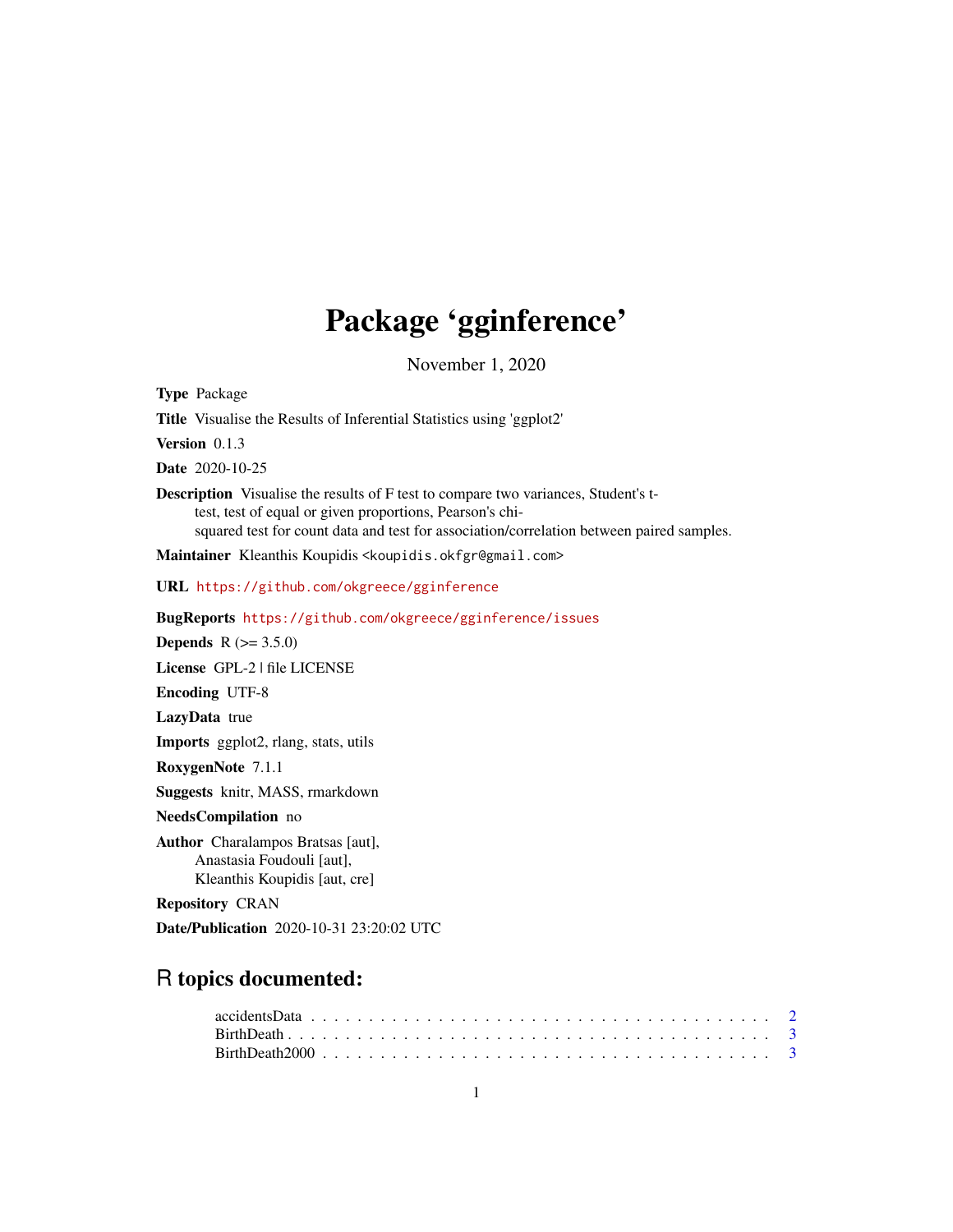## <span id="page-1-0"></span>2 accidentsData

| <b>births</b> | $\overline{4}$  |
|---------------|-----------------|
|               | $\overline{4}$  |
|               | 5               |
|               | 5               |
|               | 6               |
|               | 7               |
|               | 8               |
|               | 9               |
|               | <b>9</b>        |
|               | $\overline{10}$ |
|               | - 11            |
|               | -11             |
|               |                 |
|               |                 |
|               |                 |
|               |                 |
|               |                 |
|               |                 |

#### **Index** [15](#page-14-0)

accidentsData *Car accident data*

## Description

A data frame showing the use of seat belt and the driver status after a car accident in Greece.

## Usage

accidentsData

## Format

A data frame with 383 observations of 2 columns:

record factor representing the driver status

seatBelt factor indicating whether the driver wore a seatbelt

## Source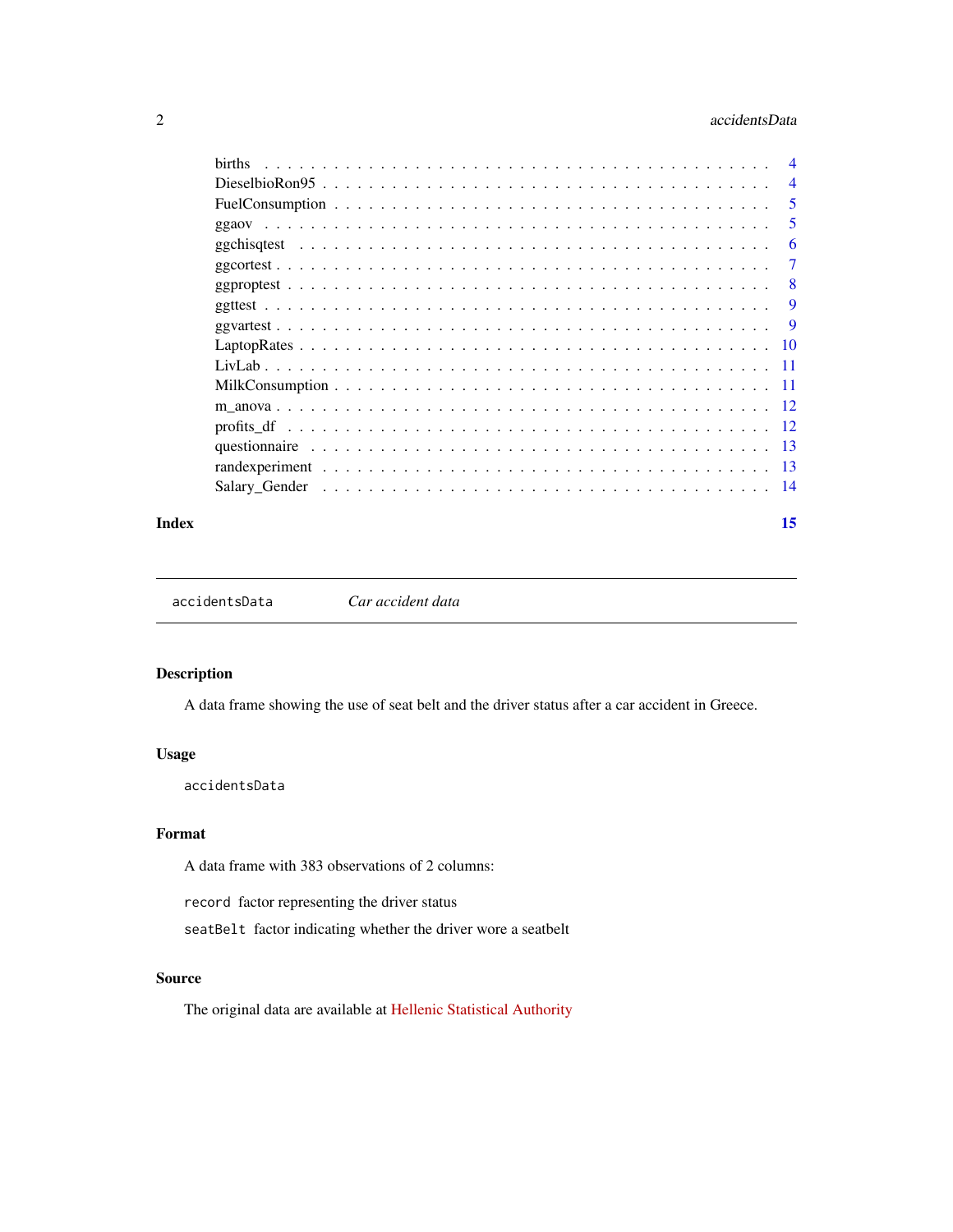<span id="page-2-0"></span>

A data frame containing the number of births and deaths along with their rates from 1932 to 2016.

## Usage

BirthDeath

## Format

A data frame with 71 observations of 5 columns:

Year years 1932-2016 Deaths number of deaths DeathsRate number of deaths per 1000 citizen Births number of births BirthRate number of births per 1000 citizen

## Source

The original data are available at [Hellenic Statistical Authority](http://www.statistics.gr/)

| BirthDeath2000 | Birth and Deaths before and after 2000 |
|----------------|----------------------------------------|
|----------------|----------------------------------------|

## Description

A data frame containing samples with the number of births and deaths before and after 2000.

## Usage

BirthDeath2000

## Format

A data frame with 30 observations of 3 columns:

deaths number of deaths

births number of births

type factor indicating if the number of births and deaths correspond before 2000 or after 2000

## Source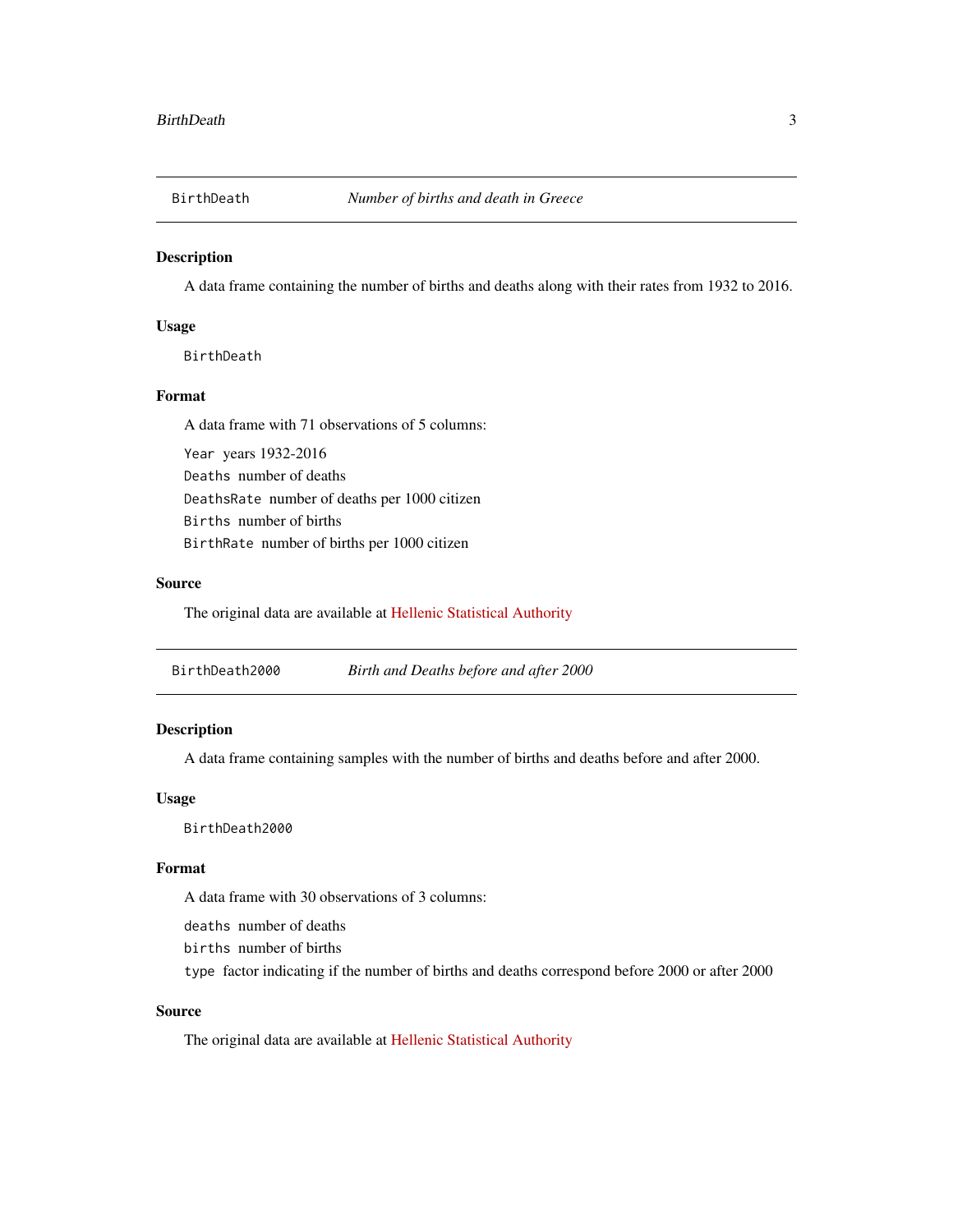<span id="page-3-0"></span>

A data frame giving the number of births per 1000 people in Greece from 1976 to 1989.

### Usage

births

## Format

A data frame with 14 observations of 2 columns:

year years from 1976 to 1989

rate number of births per 1000 people

## Source

The original data are available at [Hellenic Statistical Authority](http://www.statistics.gr/)

DieselbioRon95 *Bio diesel and RON 95 consumption*

## Description

A data frame including a sample of bio diesel and RON 95 consumption in Greece.

## Usage

DieselbioRon95

#### Format

A data frame with 24 observations of 5 columns:

region factor of Greek regions

DieselBio\_consumption2006 metric tons of bio-diesel consumption in 2006 DieselBio\_consumption2016 metric tons of bio-diesel consumption in 2016 RON95\_consumption2006 metric tons of ron 95 consumption in 2006 RON95\_consumption2016 metric tons of ron 95 consumption in 2016

#### Source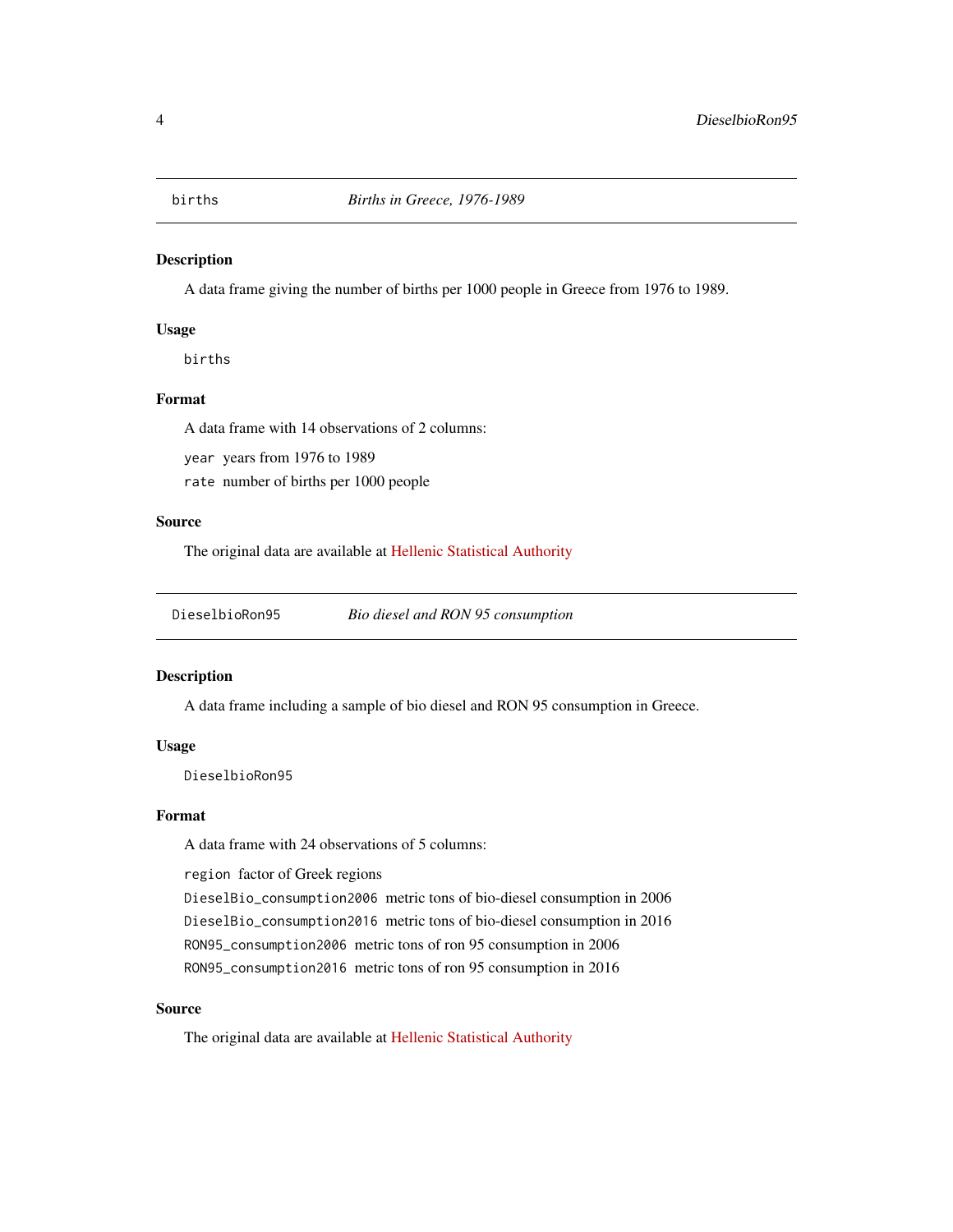<span id="page-4-0"></span>FuelConsumption *FuelConsumption*

#### Description

A data frame containing the fuel consumption in Greece.

## Usage

FuelConsumption

## Format

A data frame with 50 observations of 8 columns:

Geographic.area factor with geographic area of Greece

Regions factor with regions of Greece

Runits factor with regional units of Greece

RON95 metric tons of ron 95 consumption

RON98\_100 metric tons of ron 98 consumption

DieselBio metric tons of bio diesel consumption

LPG metric tons of liquefied petroleum gas consumption

DieselC metric tons of heating oil consumption

## Source

The original data are available at [Hellenic Statistical Authority](http://www.statistics.gr/)

ggaov *Anova F test plot*

## Description

Visualise anova F-test to determine whether group means are equal

## Usage

```
ggaov(t, alpha=0.05, colaccept="lightsteelblue1",
colreject="grey84", colstat="navyblue")
```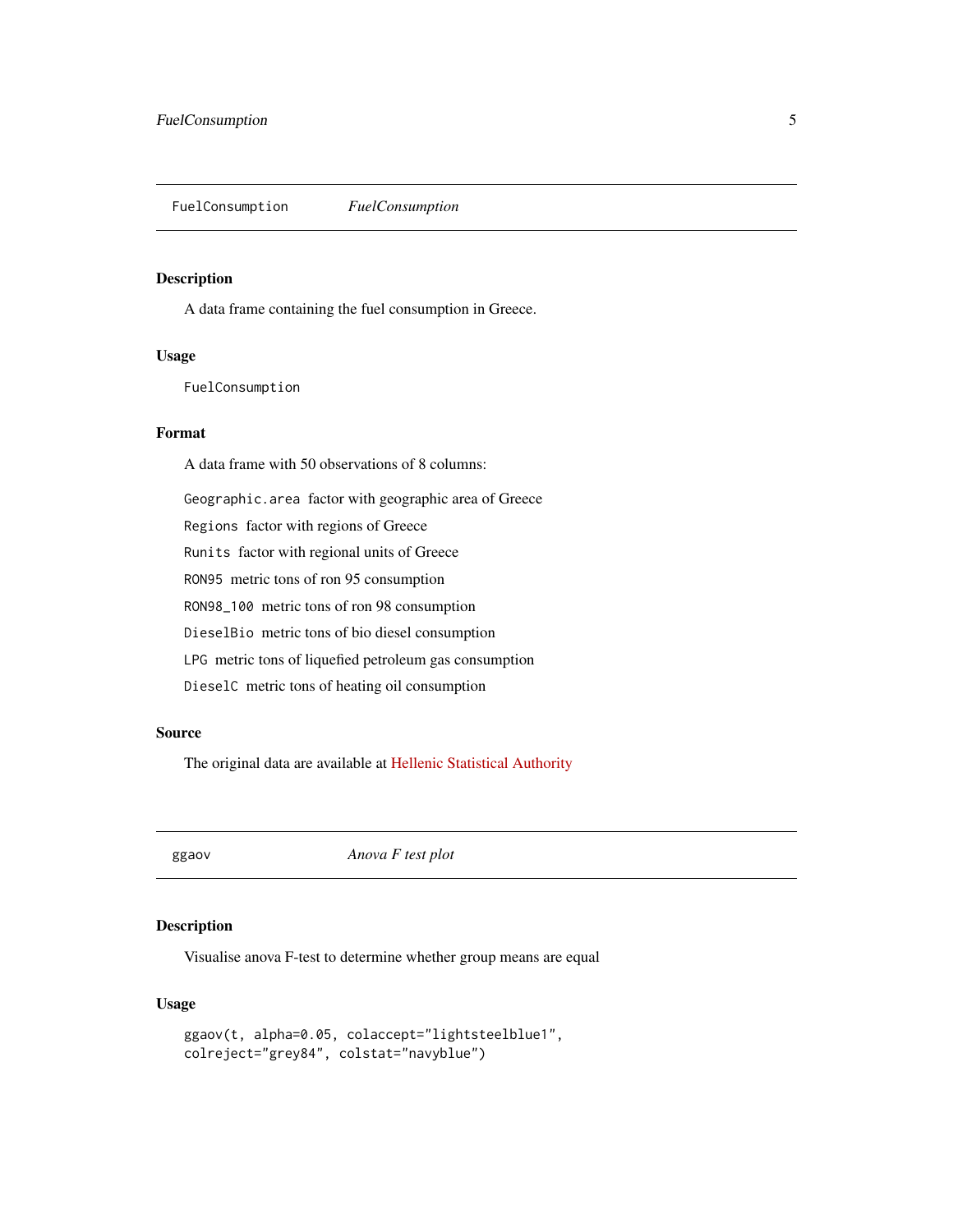## <span id="page-5-0"></span>Arguments

|           | an object of class aov                      |
|-----------|---------------------------------------------|
| alpha     | alpha level for finding critical F value    |
| colaccept | color for the acceptance region of the test |
| colreject | color for the area of rejection of the test |
| colstat   | color of the statistic of the test line     |

## Examples

```
# 21-th day
chick21 <- ChickWeight[ChickWeight$Time == 21,]
chickaov <- aov(weight~Diet, data = chick21)
summary(chickaov)
ggaov(chickaov, colaccept = "grey89", colreject = "black")
```
ggchisqtest *Plot for Pearson's Chi-squared Test for Count Data*

| Plot for Pearson's Chi-squared Test for Count Data |  |  |  |  |  |  |
|----------------------------------------------------|--|--|--|--|--|--|
|----------------------------------------------------|--|--|--|--|--|--|

## Description

Visualise chi-squared contingency table tests and goodness-of-fit tests.

## Usage

```
ggchisqtest(t, colaccept="lightsteelblue1", colreject="gray84",
colstat="navyblue", alpha=0.05)
```
## Arguments

| t         | a list result of chisq. test of "htest" class                                                 |
|-----------|-----------------------------------------------------------------------------------------------|
| colaccept | color the acceptance area of the test                                                         |
| colreject | color for the rejection area of the test                                                      |
| colstat   | color for the test statistic vline                                                            |
| alpha     | default set to 0.05, choose confidence level for the plot as it is not stated in<br>chisqtest |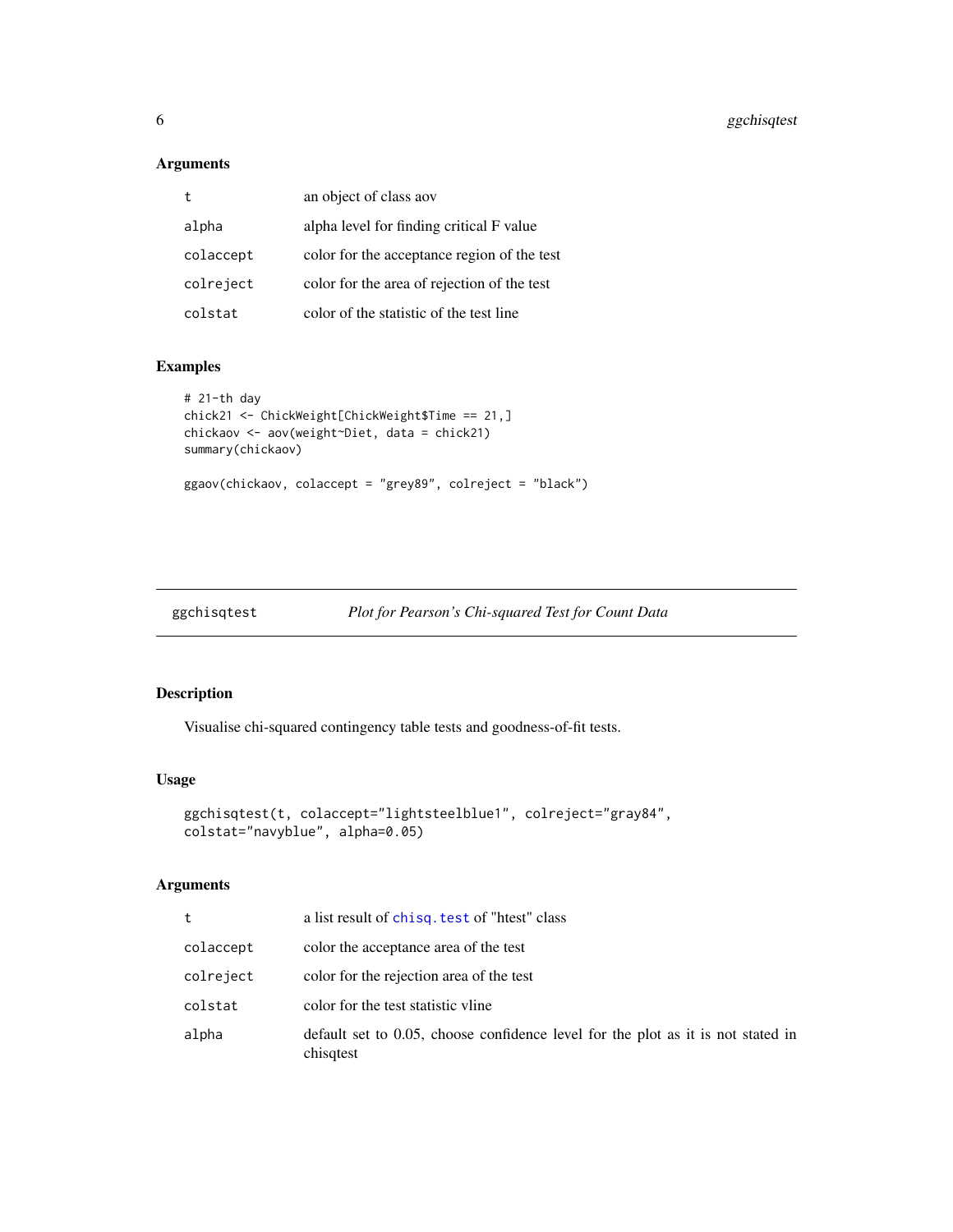#### <span id="page-6-0"></span>ggcortest 7 and 2008 and 2008 and 2008 and 2008 and 2008 and 2008 and 2008 and 2008 and 2008 and 2008 and 2008

## Examples

```
## Chi-squared test for given probabilities
```

```
x \leq -c(A = 20, B = 15, C = 25)chisq_test <- chisq.test(x)
chisq_test
ggchisqtest(chisq_test)
```

```
x <- c(10, 86, 45, 38, 10)
p <- c(0.10, 0.40, 0.20, 0.20, 0.10)
chisq_test2 <- chisq.test(x, p = p)
chisq_test2
ggchisqtest(chisq_test2)
```
## Pearson's Chi-squared test

```
library(MASS)
sex_smoke <- table(survey$Sex, survey$Smoke)
chisq_test3 <- chisq.test(sex_smoke)
chisq_test3
ggchisqtest(chisq_test3)
```
ggcortest *Plot test for association between paired samples*

## Description

Visualise test for association between paired samples, using Pearson's product moment correlation coefficient.

## Usage

```
ggcortest(t, colaccept="lightskyblue1", colreject="grey94", colstat="navy")
```
## Arguments

| $^{\rm t}$ | a list result of cor. test of "htest" class |
|------------|---------------------------------------------|
| colaccept  | color the acceptance area of the test       |
| colreject  | color for the rejection area of the test    |
| colstat    | color for the test statistic vline          |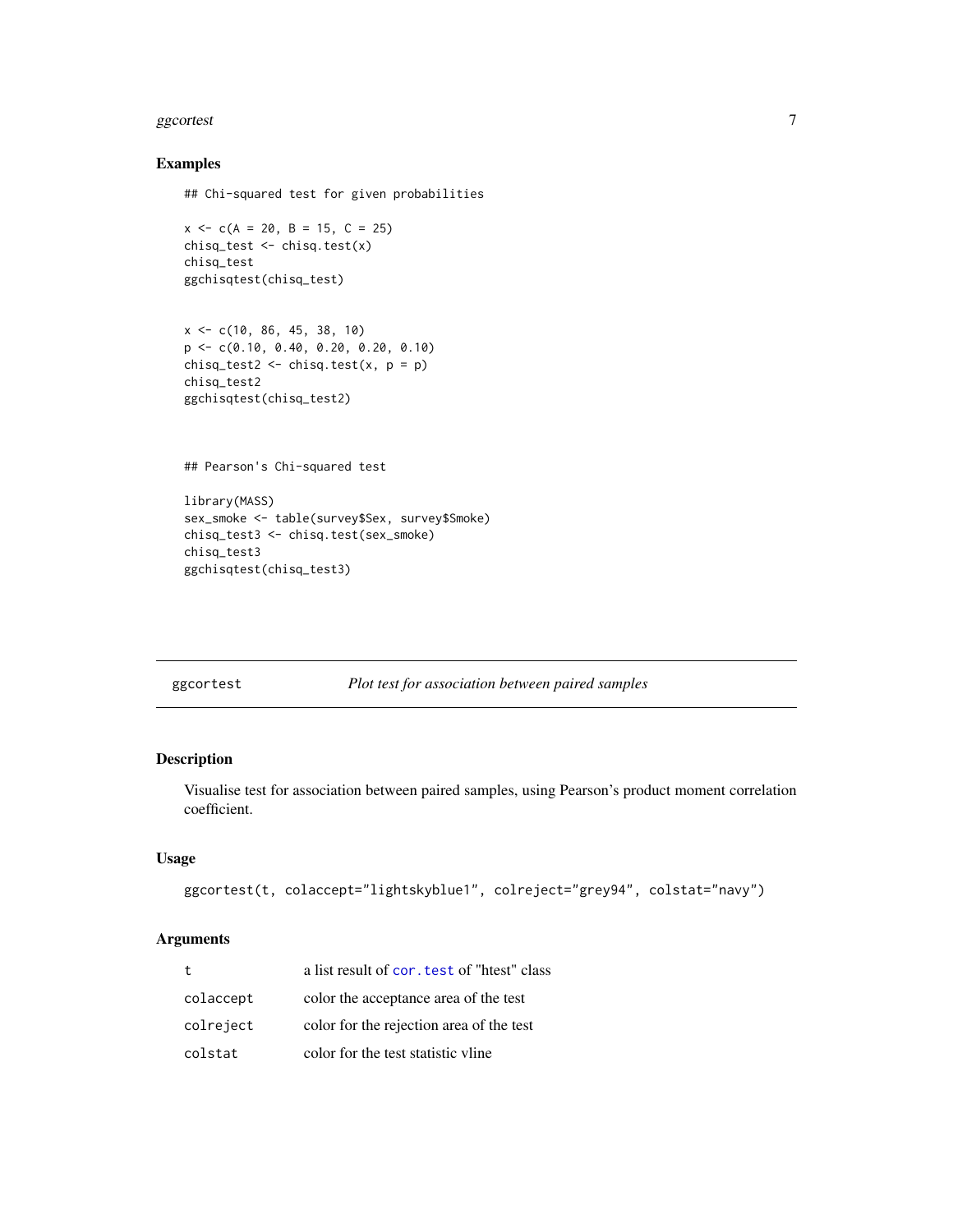## Examples

```
corr_test <- cor.test(iris$Sepal.Length, iris$Sepal.Width)
corr_test
ggcortest(corr_test)
```
ggproptest *Plot test of Equal or Given Proportions*

## Description

Visualise [prop.test](#page-0-0) for testing the null that the proportions (probabilities of success) in several groups are the same, or that they equal certain given values.

## Usage

```
ggproptest(t, alpha=0.05,colaccept="lightsteelblue1",
colreject="gray84", colstat="navyblue")
```
## Arguments

| t         | a list result of prop. test of "htest" class                                             |
|-----------|------------------------------------------------------------------------------------------|
| alpha     | alpha level for ploting distribution, when prop.test is used on more than 2 sam-<br>ples |
| colaccept | color the acceptance area of the test                                                    |
| colreject | color for the rejection area of the test                                                 |
| colstat   | color for the test statistic vline                                                       |

## Examples

```
x \leq c(5, 8, 12)y \leq c(8, 9, 13)pr_test <- prop.test(x, y)
pr_test
ggproptest(pr_test)
```
<span id="page-7-0"></span>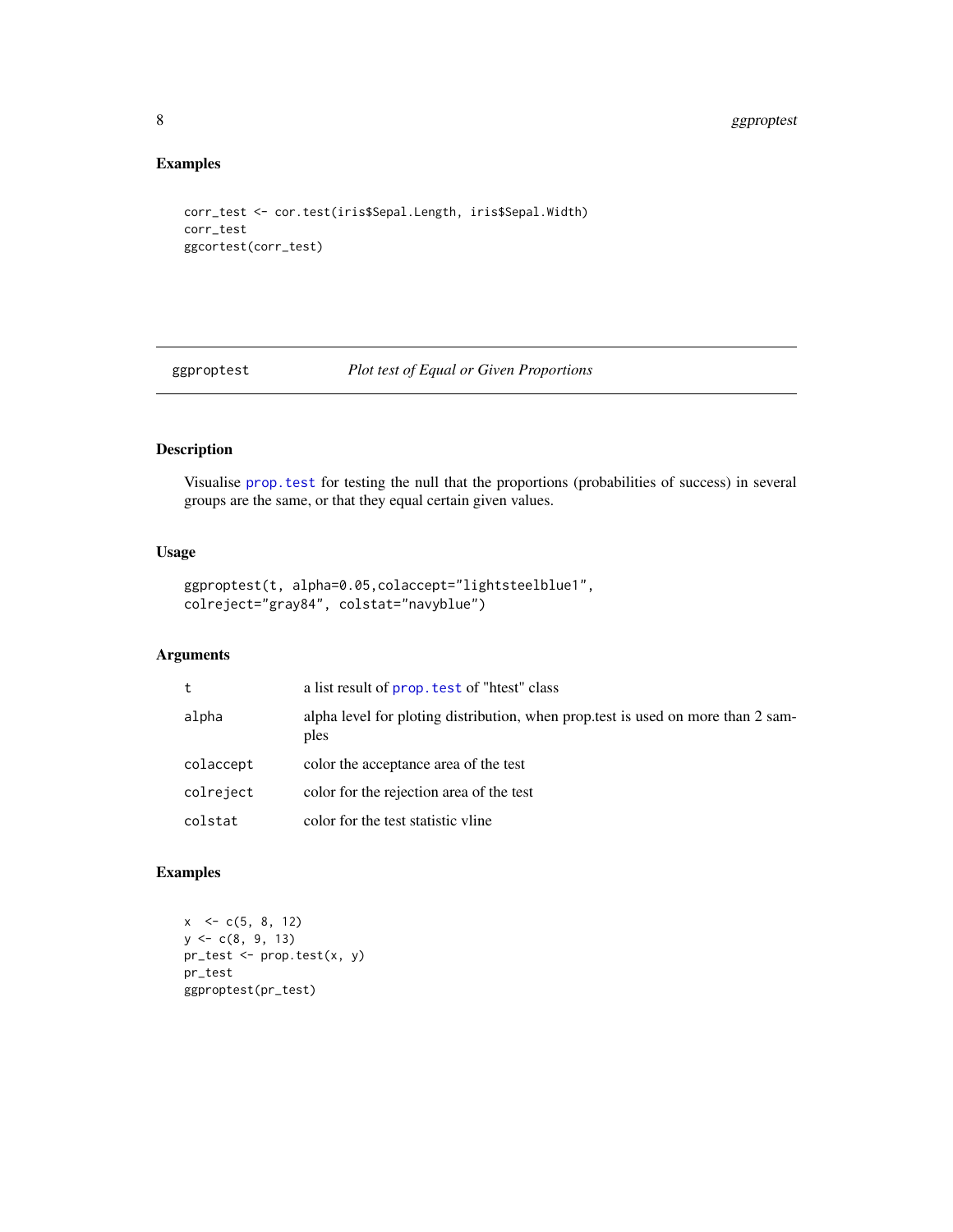<span id="page-8-0"></span>

Visualise one and/or two sample t-tests on vectors of data.

## Usage

```
ggttest(t, colaccept="lightsteelblue1", colreject="grey84", colstat="navyblue")
```
## Arguments

|           | a list result of t. test of "htest" class |
|-----------|-------------------------------------------|
| colaccept | color the acceptance area of the test     |
| colreject | color for the rejection area of the test  |
| colstat   | color for the test statistic vline        |

## Examples

```
t_test <- t.test(sleep$extra ~ sleep$group)
t_test
ggttest(t_test)
t_{\text{test2}} \leftarrow t_{\text{test}}(x = 1:10, y = c(7:20))t_test2
```

```
ggttest(t_test2)
```
ggvartest *F test plot*

## Description

Visualise F test to compare two variances

## Usage

```
ggvartest(t, colaccept = "lightsteelblue1",
colreject = "gray84", colstat = "navyblue")
```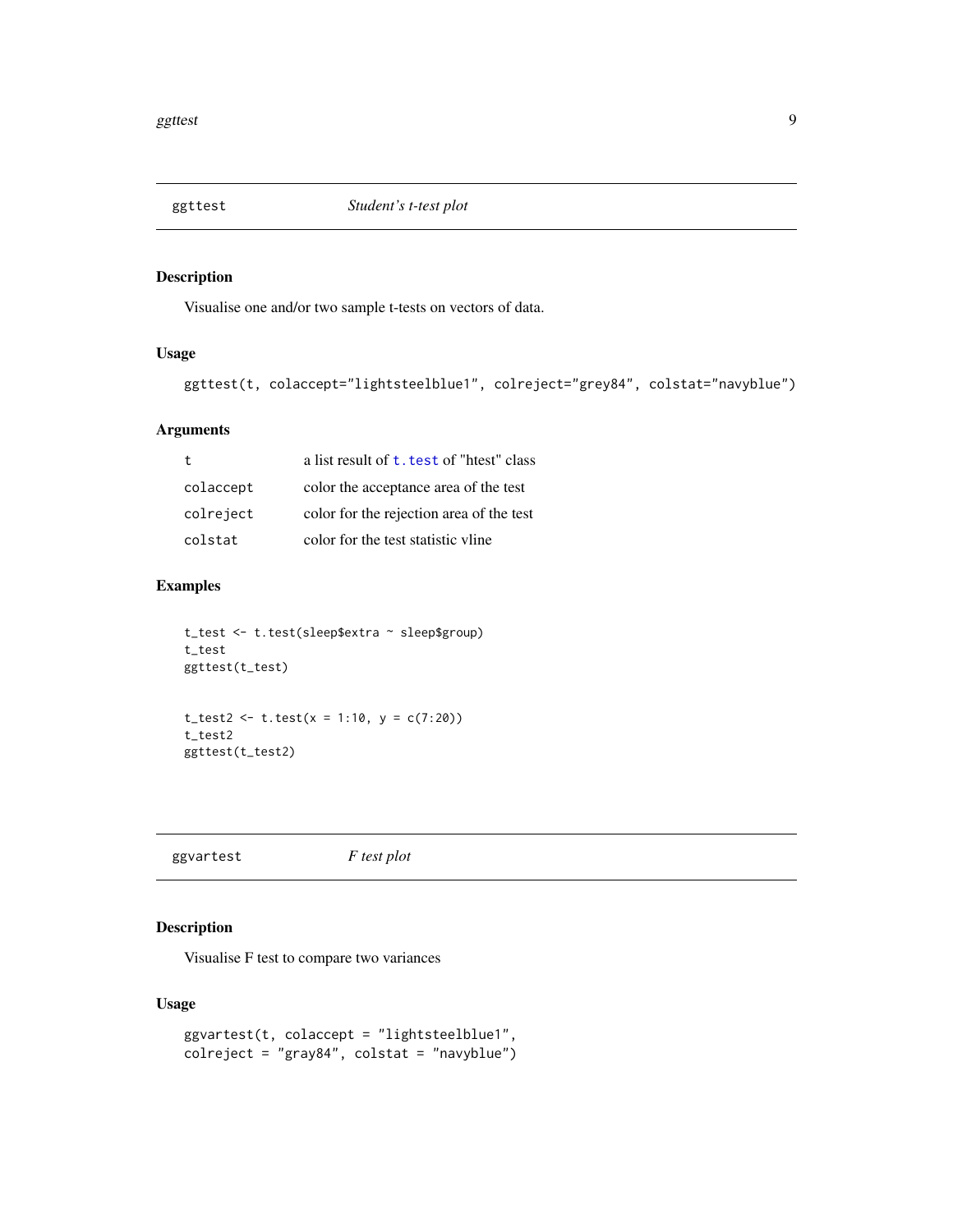## <span id="page-9-0"></span>Arguments

|           | a list result of var. test of "htest" class       |
|-----------|---------------------------------------------------|
| colaccept | color the acceptance area of the test, see colors |
| colreject | color for the rejection area of the test          |
| colstat   | color for the test statistic vline                |

## Examples

```
x \le - rnorm(50, mean = 0, sd = 2)
y \le - rnorm(30, mean = 1, sd = 1)
var_test <- var.test(x, y)
var_test
ggvartest(var_test)
```
LaptopRates *LaptopRates*

## Description

A data frame that contains sample ratings of 18 laptops, by three experts.

## Usage

LaptopRates

## Format

A data frame with 54 observations of 3 columns:

laptop laptop id, 1-18

expert a character of expert1,expert2,expert3 values

rating ratings-5 likert scale, 5 indicates a very good rate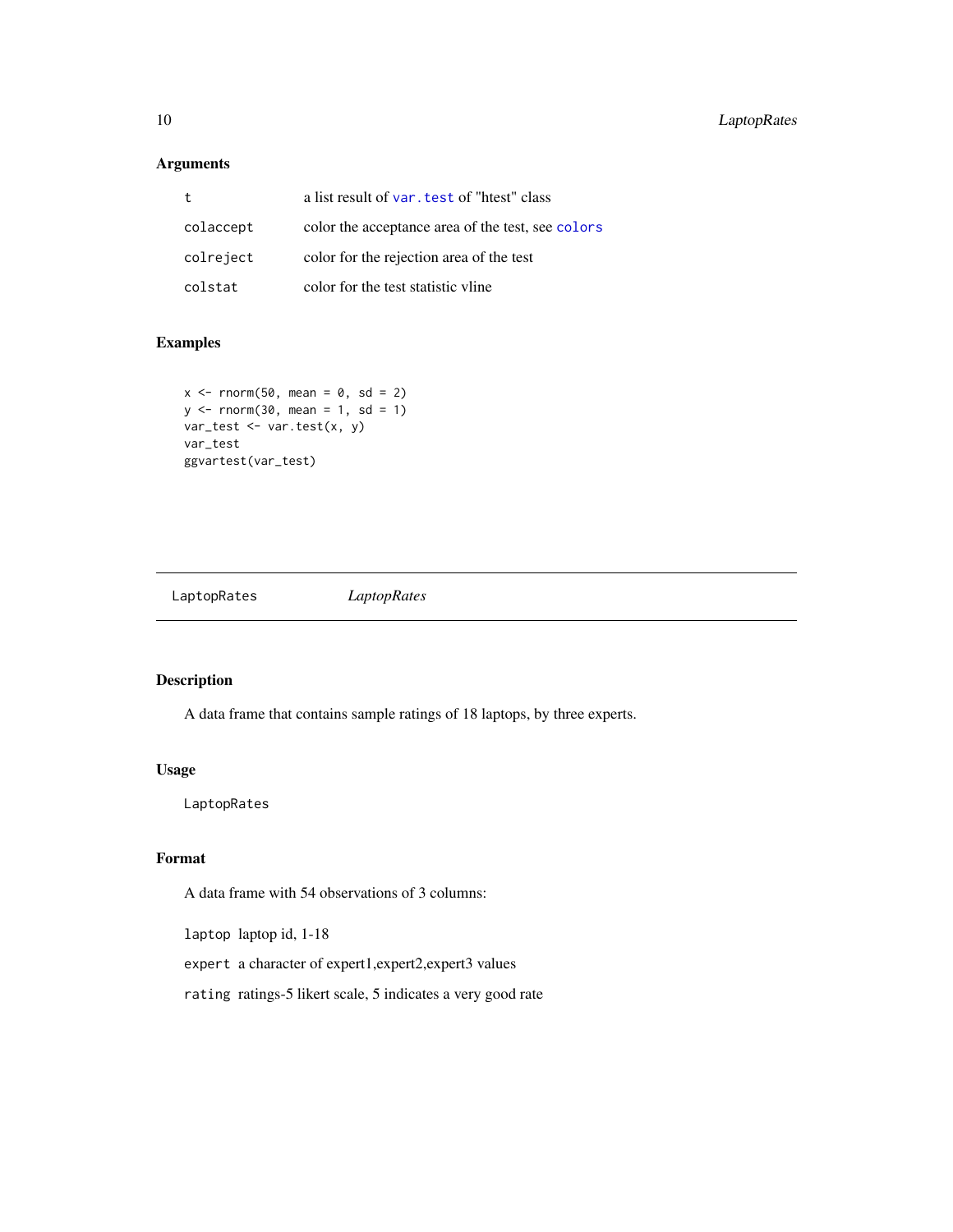<span id="page-10-0"></span>

A data frame containing a sample with the results of neuropsychological assessment before and after serious game intervention in the living lab, Thess-AHALL (Thessaloniki Active and Healthy Aging Living Lab) of Medical Physics Laboratory of Aristotle University of Thessaloniki.

## Usage

LivLab

## Format

A data frame with 10 observations of 2 columns:

before score in a neuropsychological test before serious game intervention

after score in a neuropsychological test after serious game intervention

## Source

<http://aha-livinglabs.com/>

MilkConsumption *Milk consumption*

## Description

A data frame containing a sample of the number of cow, sheep and goat milk bottles sold.

## Usage

MilkConsumption

## Format

A data frame with 13 observations of 3 columns:

Cow.Milk number of cow milk bottles

Sheep.Milk number of sheep milk bottles

Goat.Milk number of goat milk bottles

## Source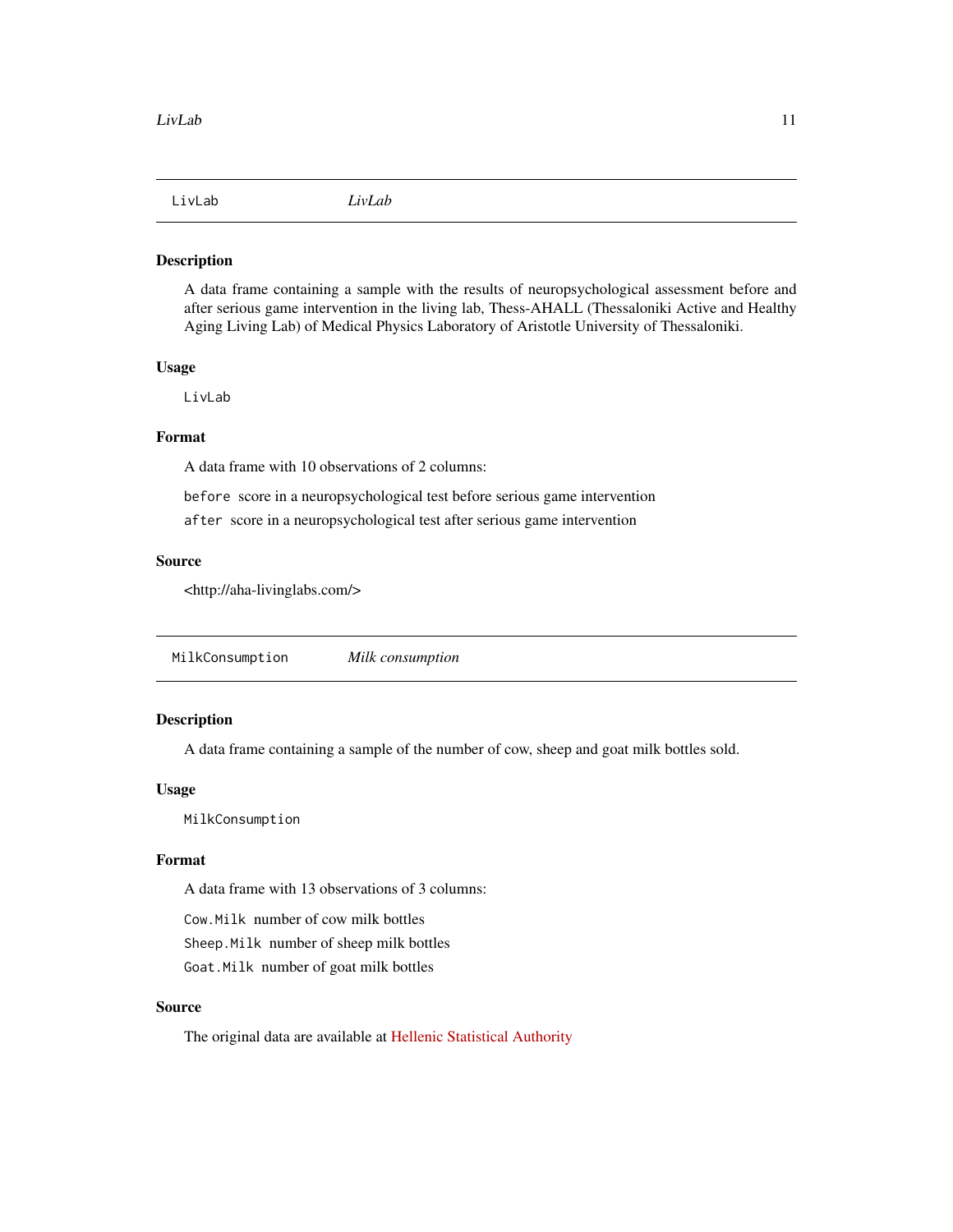<span id="page-11-0"></span>m\_anova *m\_anova*

## Description

A data frame with the volume of new stores by category for urban, suburban and rural areas.

## Usage

m\_anova

## Format

A data frame with 54 observations of 4 columns:

Categories integer representing three categories

UrbanAreas coding for urban, suburban and rural areas

Month integer representing three months

Volume volume in cubic meters

#### Source

The original data are available at [Hellenic Statistical Authority](http://www.statistics.gr/)

| profits_df | Profits |
|------------|---------|
|            |         |

## Description

A data frame with the profits of some companies for 5 months, constructed for teaching purposes.

#### Usage

profits\_df

#### Format

A data frame with 26 companies (rows) of 5 months (columns).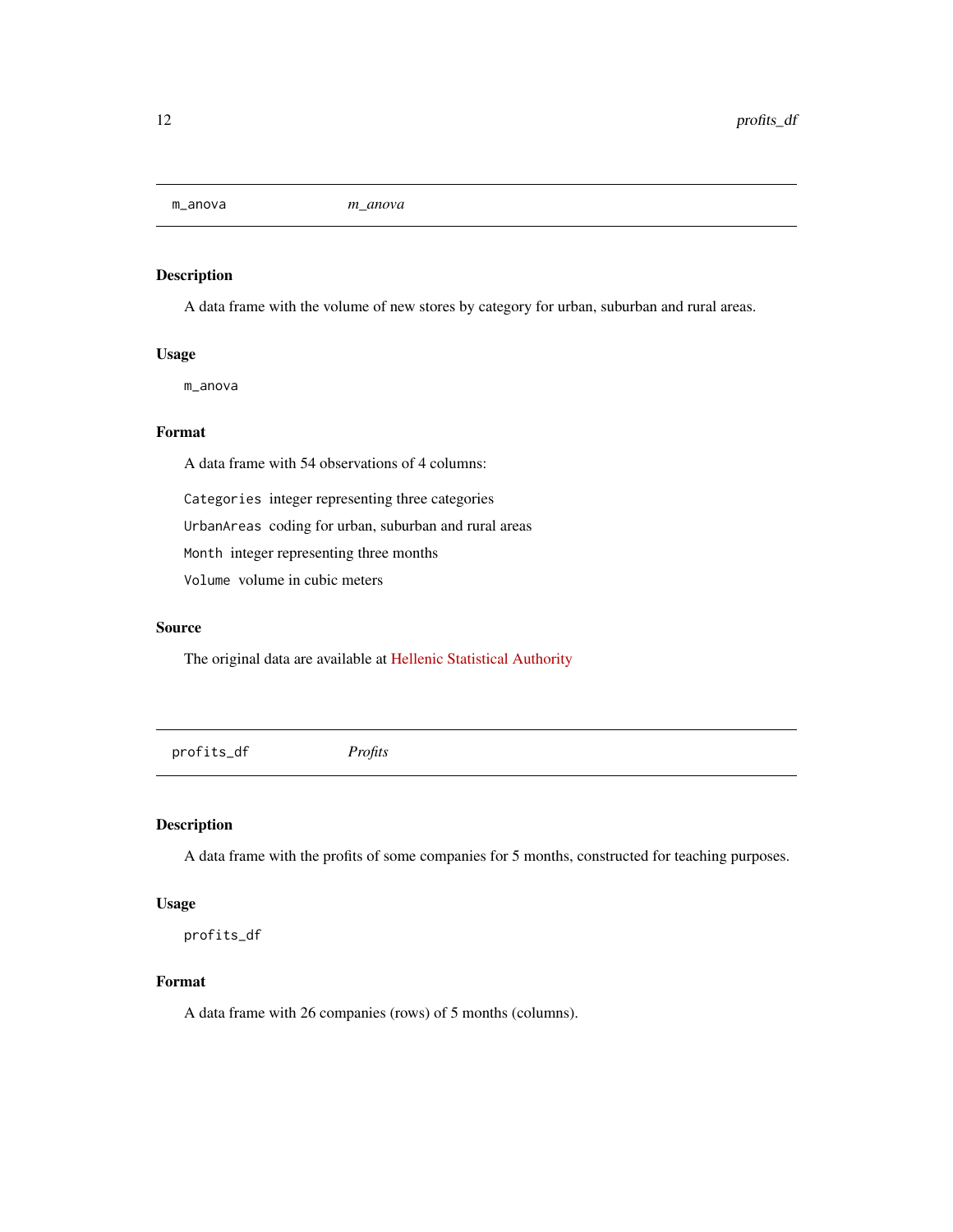<span id="page-12-0"></span>

A data frame containing a sample with the answers of students.

## Usage

questionnaire

## Format

A data frame with 50 observations of 8 columns:

gender A factor with the student gender

writing.hand A factor with the writing hand of the students(left, right)

fold.arm A factor with the top hand when the students fold their arms

pulse Integer with the pulse rate of students (beats per minute)

exercise A factor with the frequency the students exercises (none, some,frequently)

smoke A factor with the frequency the students smokes (heavy, regularly, occasionally, never)

height Integer with the height of the students (in centimeters)

age Integer with the age of the students

randexperiment *Random experiment results*

#### Description

A data frame with 128 sample results of a repeated experiment. Success is noted with 1 and failure with 0.

## Usage

randexperiment

## Format

A data frame with 128 observations of 1 column.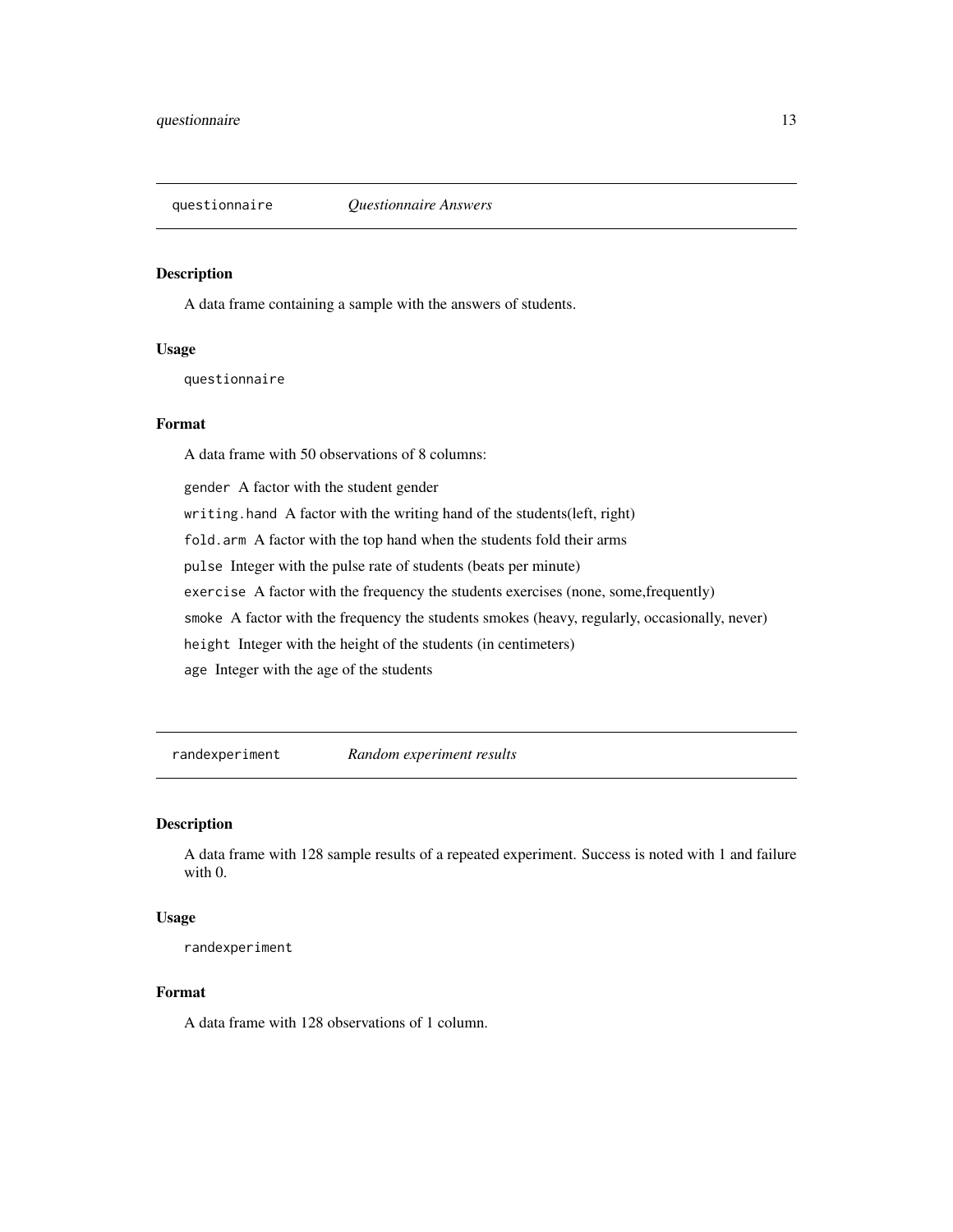<span id="page-13-0"></span>

A sample data frame with female and male salaries of a company.

## Usage

Salary\_Gender

## Format

A data frame with 100 observations of 2 columns:

Male\_sal male salaries

Female\_sal female salaries